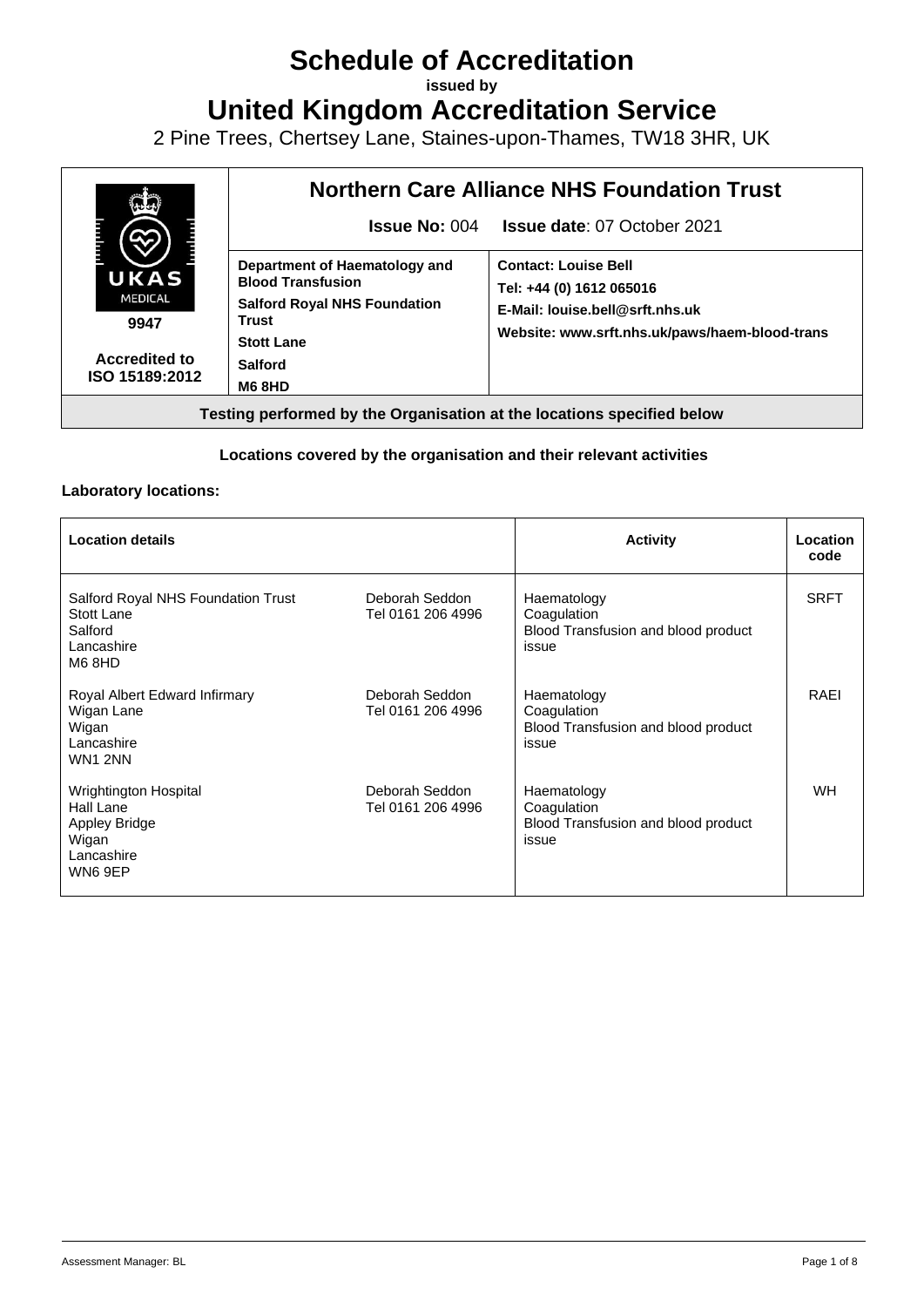

### **Site activities performed away from the locations listed above:**

| <b>Location details</b>                                                                                                                                                | <b>Activity</b>                                               |
|------------------------------------------------------------------------------------------------------------------------------------------------------------------------|---------------------------------------------------------------|
| Salford Royal NHS Foundation Trust<br>Stott Lane<br>Salford<br>M68HD<br>Issue Fridge: Main Corridor to Pathology<br>Stock fridge: Blood Transfusion Laboratory         | Blood storage & issue only<br>Fridge monitored by Haematology |
| <b>Accident and Emergency Department</b><br>Salford Royal NHS Foundation Trust<br>Stott Lane<br>Salford<br>M6 8HD                                                      | Blood storage & issue only<br>Fridge monitored by Haematology |
| Royal Albert Edward Infirmary<br>Wigan Lane<br>Wigan<br><b>WN1 2NN</b><br>Issue Fridges 1 and 2: ESL lab corridor<br>Stock Fridge: Blood Transfusion Laboratory        | Blood storage & issue only<br>Fridge monitored by Haematology |
| Wrightington Hospital<br>Hall Lane<br><b>Appley Bridge</b><br>Wrightington<br>Lancashire<br>Issue Fridge: Corridor to Pathology<br>Stock Fridge: Blood Transfusion Lab | Blood storage & issue only<br>Fridge monitored by Haematology |
| Theatre recovery<br>Wrightington Hospital<br>Hall Lane<br><b>Appley Bridge</b><br>Wrightington<br>Lancashire                                                           | Blood storage & issue only<br>Fridge monitored by Haematology |
| Central reception<br>Leigh Infirmary<br>The Avenue<br>Leigh<br>WN7 1HS                                                                                                 | Blood storage & issue only<br>Fridge monitored by Haematology |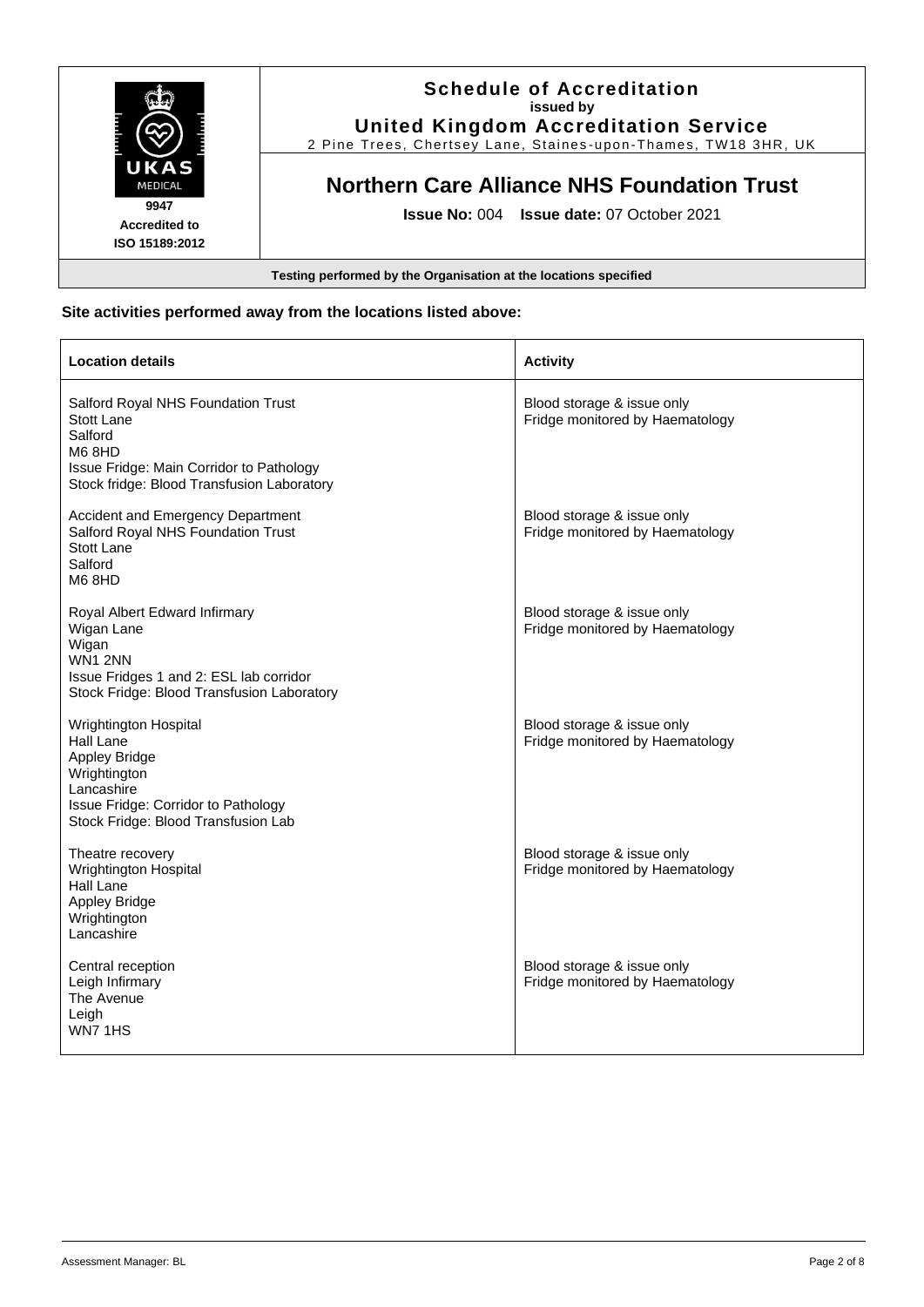

**United Kingdom Accreditation Service**

2 Pine Trees, Chertsey Lane, Staines -upon -Thames, TW18 3HR, UK

# **Northern Care Alliance NHS Foundation Trust**

**Issue No:** 004 **Issue date:** 07 October 2021

### **Testing performed by the Organisation at the locations specified**

| Materials/Products tested | Type of test/Properties<br>measured/Range of<br>measurement                                                                                                                                                                                                              | Standard specifications/<br>Equipment/Techniques used                                                                                                                                                                                     | Location<br>Code        |
|---------------------------|--------------------------------------------------------------------------------------------------------------------------------------------------------------------------------------------------------------------------------------------------------------------------|-------------------------------------------------------------------------------------------------------------------------------------------------------------------------------------------------------------------------------------------|-------------------------|
| <b>HUMAN BODY FLUIDS</b>  | Haematological examinations<br>for the purpose of clinical<br>diagnosis                                                                                                                                                                                                  | Procedures documented in<br>manufacturer's equipment manuals<br>in conjunction with documented in-<br>house procedures by the following<br>methods:                                                                                       |                         |
| Whole Blood (EDTA)        | Full Blood Count (FBC)<br>analysis of the following<br>parameters:<br><b>WBC</b><br><b>RBC</b><br><b>HGB</b><br><b>HCT</b><br><b>MCV</b><br><b>MCH</b><br><b>MCHC</b><br>RDW-CV<br><b>PLT</b><br><b>NEUT</b><br><b>LYMPH</b><br><b>MONO</b><br><b>EOS</b><br><b>BASO</b> | Advia 2120i<br>Flow cytometry based system<br>using light scatter, differential white<br>blood cell (WBC) lysis,<br>myeloperoxidase and oxazine<br>staining<br>HH-H-1-46<br>HH-H-1-47<br>HH-H-1-48<br>HH-H-1-49<br>HH-H-1-54<br>HH-H-3-25 | SRFT,<br>RAEI,<br>WH    |
| Whole Blood (EDTA)        | <b>Erythrocyte Sedimentation</b><br>Rate (ESR)                                                                                                                                                                                                                           | Alifax Jo Plus ESR analyser<br>Modified Westergren method<br>based on red cell kinetics<br>HH-H-3-26, HH-H-3-38                                                                                                                           | <b>SRFT</b><br>and RAEI |
| Whole Blood (EDTA)        | Reticulocyte count                                                                                                                                                                                                                                                       | Advia 2120i Flow cytometry<br>HH-H-1-48                                                                                                                                                                                                   | <b>SRFT</b><br>and RAEI |

### DETAIL OF ACCREDITATION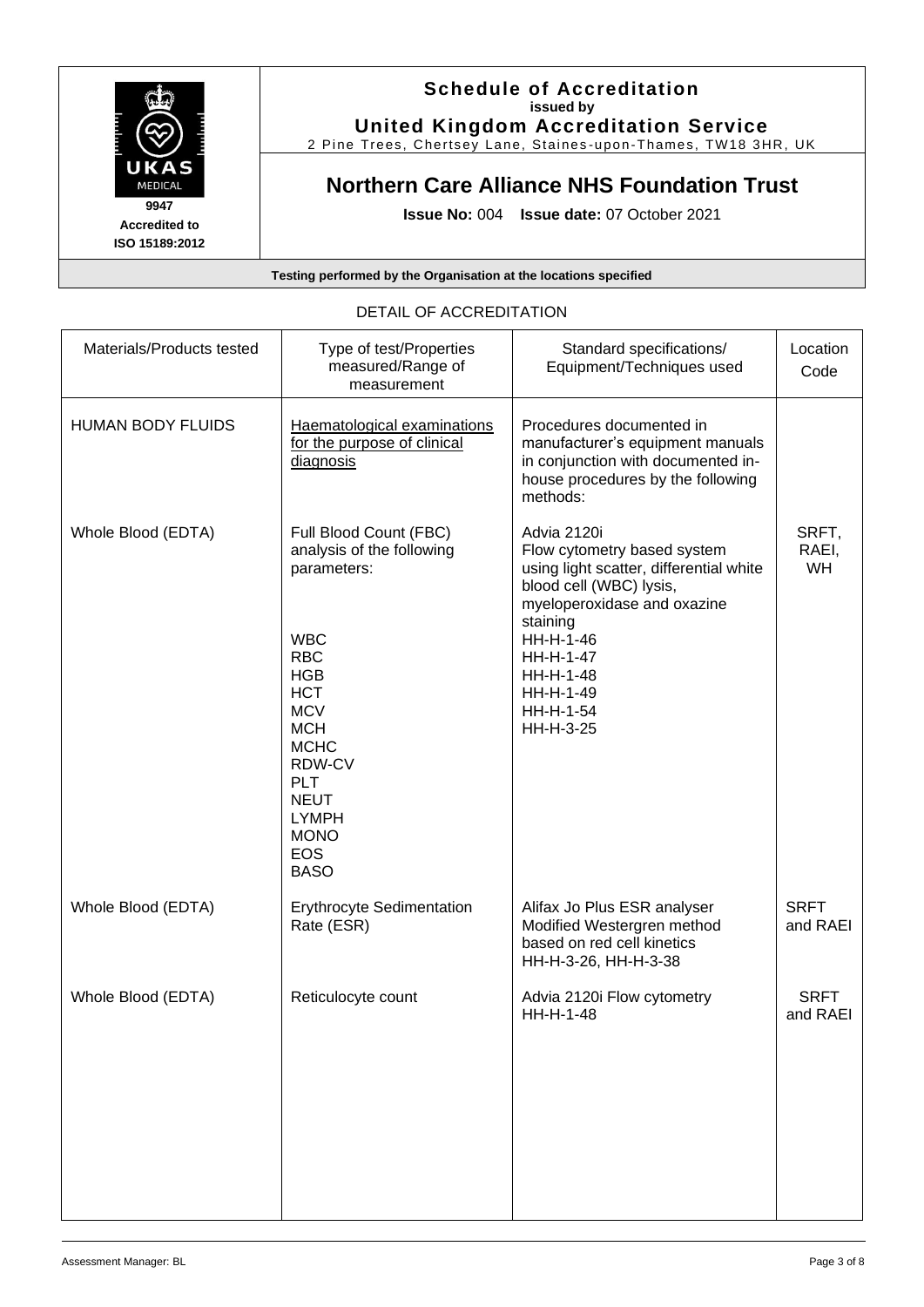

**United Kingdom Accreditation Service** 2 Pine Trees, Chertsey Lane, Staines -upon -Thames, TW18 3HR, UK

# **Northern Care Alliance NHS Foundation Trust**

**Issue No:** 004 **Issue date:** 07 October 2021

| Materials/Products tested            | Type of test/Properties<br>measured/Range of<br>measurement                      | Standard specifications/<br>Equipment/Techniques used                                                                                                                                                                                                                         | Location<br>Code        |
|--------------------------------------|----------------------------------------------------------------------------------|-------------------------------------------------------------------------------------------------------------------------------------------------------------------------------------------------------------------------------------------------------------------------------|-------------------------|
| <b>HUMAN BODY FLUIDS</b><br>(cont'd) | Haematological examinations<br>for the purpose of clinical<br>diagnosis (cont'd) | Procedures documented in<br>manufacturer's equipment manuals<br>in conjunction with documented in-<br>house procedures by the following<br>methods:                                                                                                                           |                         |
| Whole Blood (EDTA)                   | Blood Film Analysis for<br>morphological assessment of<br>RBC, WBC and platelets | Advia Autoslide and Microscopy                                                                                                                                                                                                                                                | <b>SRFT</b>             |
|                                      |                                                                                  | Hematek using modified Wrights<br>stain and Microscopy                                                                                                                                                                                                                        | <b>SRFT</b><br>and RAEI |
|                                      |                                                                                  | HH-H-2-01<br>HH-H-2-03<br>HH-H-2-04<br>HH-H-2-05<br>HH-H-2-06<br>HH-H-2-27<br>HH-H-3-05<br>HH-H-3-23                                                                                                                                                                          |                         |
| Whole Blood, Serum                   | <b>Infectious Mononucleosis</b><br>heterophile IgM antibodies                    | Alere Clearview Innovacon -<br>diagnostic test strip rapid lateral<br>flow chromatographic qualitative<br>immunoassay<br>HH-H-2-15                                                                                                                                            | <b>SRFT</b><br>and RAEI |
|                                      |                                                                                  | Sickle cell and Thalassaemia<br>screening - Documented in-house<br>methods to meet the requirements<br>of the SCT screening programme<br>as defined in the July 2018 PHE<br>Sickle Cell and Thalassaemia<br>Screening Programme: laboratory<br>quality assurance requirements |                         |
| Whole Blood (EDTA)                   | Haemoglobinopathy Screen<br>for HbA, HbA2, HbF, HbS                              | Menarini 8160 High Performance<br>Liquid Chromatography (HPLC)<br>technique for separation of<br>abnormal haemoglobins<br>HH-HA-2-07, 08 and /10                                                                                                                              | <b>SRFT</b>             |
| Whole Blood (EDTA)                   | Sickle cell solubility                                                           | Microgen Bio products kit<br>S-Test solubility assay for the<br>qualitative determination of HbS<br>HH-H-2-16                                                                                                                                                                 | <b>SRFT</b><br>and RAEI |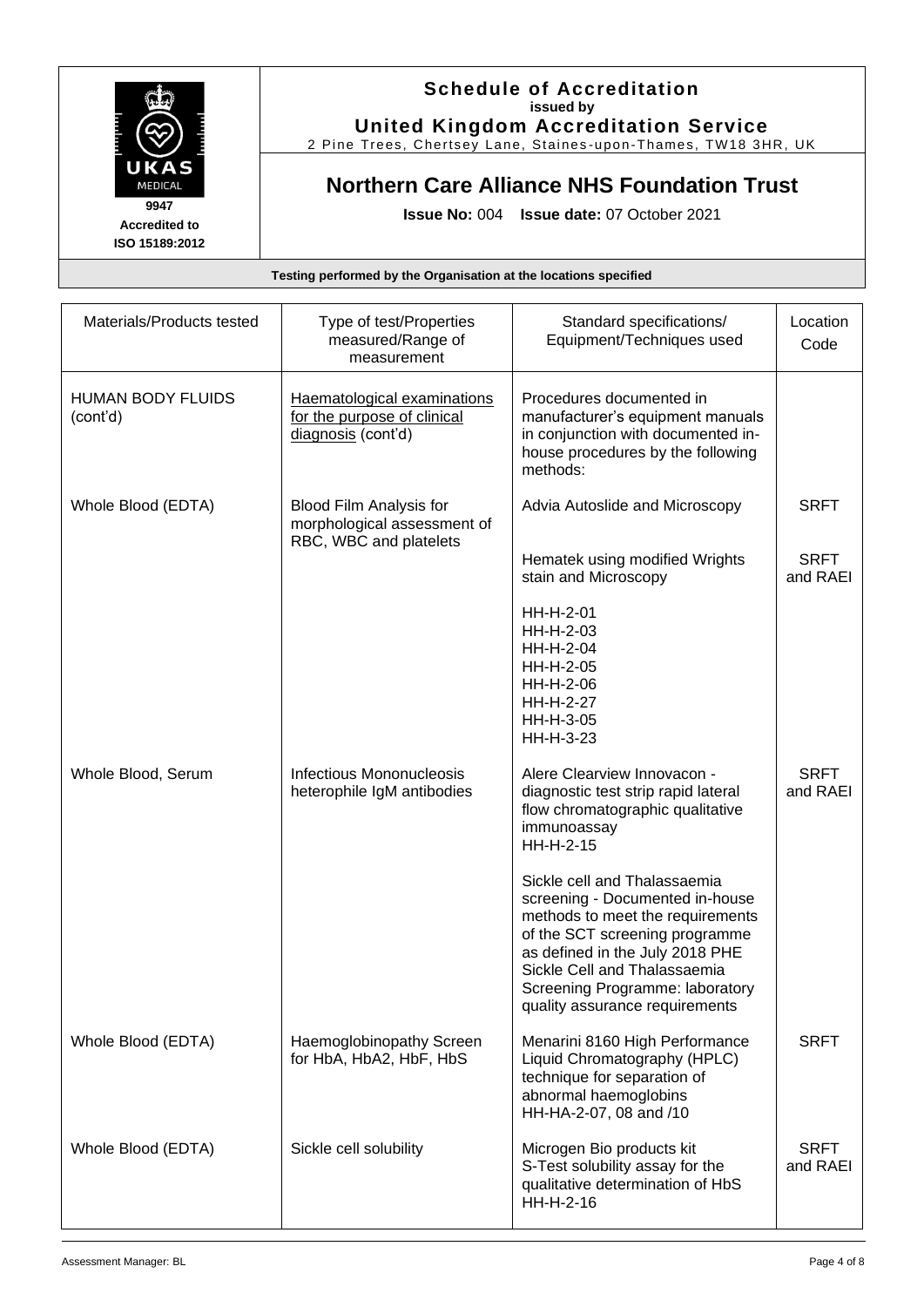

**United Kingdom Accreditation Service** 2 Pine Trees, Chertsey Lane, Staines -upon -Thames, TW18 3HR, UK

# **Northern Care Alliance NHS Foundation Trust**

**Issue No:** 004 **Issue date:** 07 October 2021

| Materials/Products tested            | Type of test/Properties<br>measured/Range of<br>measurement                                                                                                          | Standard specifications/<br>Equipment/Techniques used                                                                                                                                                       | Location<br>Code        |
|--------------------------------------|----------------------------------------------------------------------------------------------------------------------------------------------------------------------|-------------------------------------------------------------------------------------------------------------------------------------------------------------------------------------------------------------|-------------------------|
| <b>HUMAN BODY FLUIDS</b><br>(cont'd) | Haematological examinations<br>for the purpose of clinical<br>diagnosis (cont'd)                                                                                     | Procedures documented in<br>manufacturer's equipment manuals<br>in conjunction with documented in-<br>house procedures by the following<br>methods:                                                         |                         |
| Whole Blood (EDTA)                   | HbA1c                                                                                                                                                                | Menarini HB9210<br>High Performance Liquid<br>Chromatography (HPLC) technique<br><b>HH-HA-2-07</b><br><b>HH-HA-2-12</b><br><b>HH-HA-2-16</b><br><b>HH-HA-2-19</b><br><b>HH-HA-2-21</b><br><b>HH-HA-2-22</b> | <b>SRFT</b>             |
| Whole Blood (EDTA)                   | G6PD                                                                                                                                                                 | The BinaxNOW® G6PD (Glucose-<br>6-Phosphate Dehydrogenase) test.<br>In-vitro enzyme chromatographic<br>test<br>HH-H-2-33                                                                                    | <b>SRFT</b>             |
| Whole Blood (EDTA)                   | Malarial antigens of:<br>Plasmodium falciparum<br>and pan-detection for:<br>Plasmodium malariae<br>$\bullet$<br>Plasmodium ovale<br>$\bullet$<br>Plasmodium vivax    | Care start rapid diagnostic kit<br>Qualitative determination of Malaria<br>Histidine-rich Protein 2 (HRP2) and<br>lactate dehydrogenase<br>HH-MV-06, HH-H-2-10<br>HH-H-2-29, HH-H-2-31                      | <b>SRFT</b><br>and RAEI |
| Whole Blood (EDTA)                   | Malaria Blood film for<br>detection of the following:<br>Plasmodium falciparum<br>Plasmodium malariae<br>Plasmodium ovale<br>Plasmodium vivax<br>Plasmodium knowlesi | Hematek stainer and microscopy:<br>Thick and Thin Films spread<br>manually.<br>Thin films - Giemsa stain.<br>Thick films - Field's Stain.<br>HH-H-2-10, HH-H-2-29, HH-H-2-31                                | <b>SRFT</b><br>and RAEI |
| <b>Bone Marrow</b>                   | Film for assessment of normal<br>and abnormal morphologies                                                                                                           | Hematek using Modified Wrights<br>stain and microscopy<br>HH-H-2-07                                                                                                                                         | <b>SRFT</b><br>and RAEI |
| <b>Bone Marrow</b>                   | Iron                                                                                                                                                                 | Clin-Tech Perls Prussian Blue<br><b>Stain Kit</b><br>HH-H-2-12, HH-H-2-24                                                                                                                                   |                         |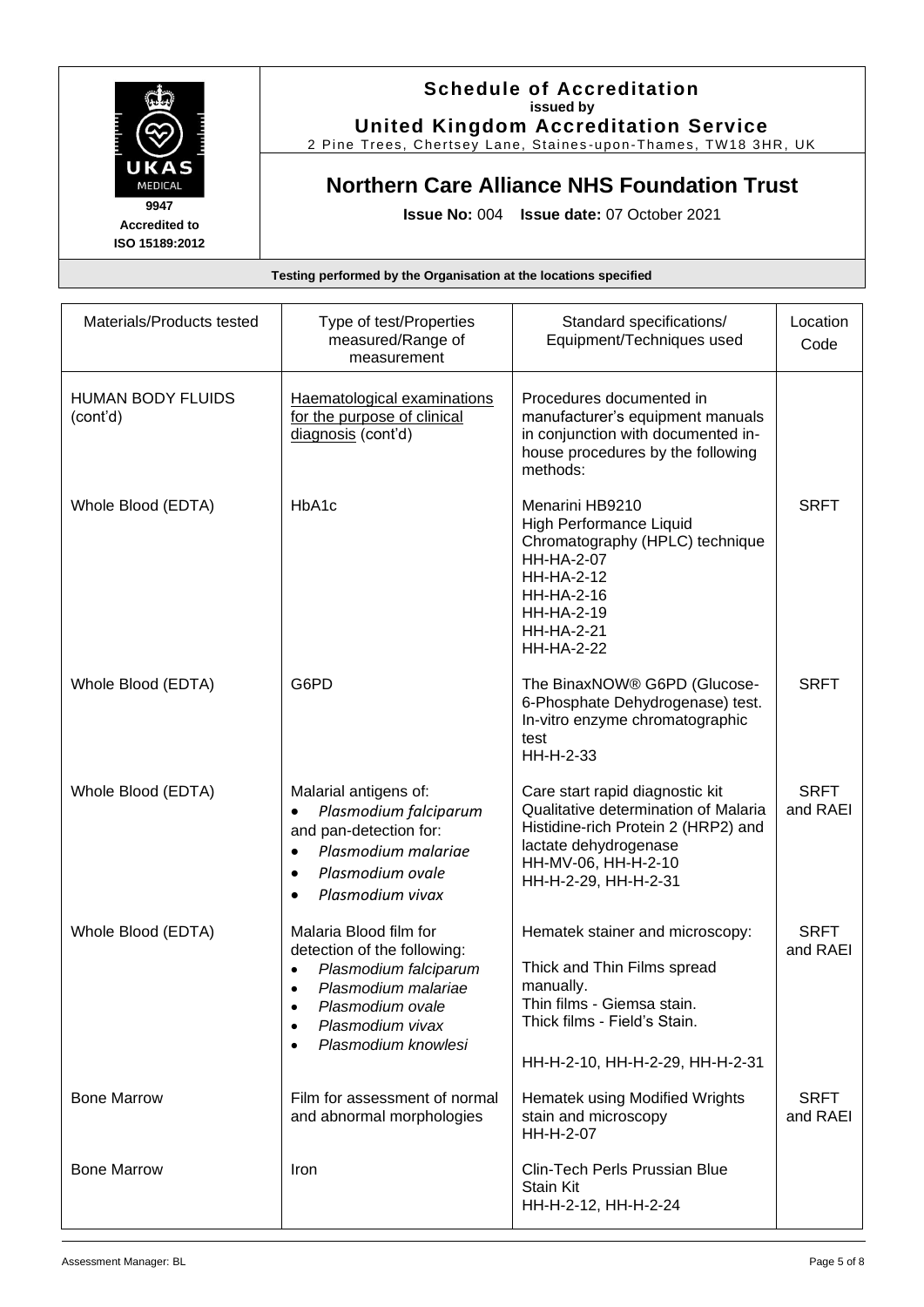

### **Schedule of Accreditation issued by United Kingdom Accreditation Service**

2 Pine Trees, Chertsey Lane, Staines -upon -Thames, TW18 3HR, UK

## **Northern Care Alliance NHS Foundation Trust**

**Issue No:** 004 **Issue date:** 07 October 2021

| Materials/Products tested            | Type of test/Properties<br>measured/Range of<br>measurement                                    | Standard specifications/<br>Equipment/Techniques used                                                                         | Location<br>Code        |
|--------------------------------------|------------------------------------------------------------------------------------------------|-------------------------------------------------------------------------------------------------------------------------------|-------------------------|
| <b>HUMAN BODY FLUIDS</b><br>(cont'd) | Haemostasis and thrombosis<br>examinations for the purpose<br>of clinical diagnosis            |                                                                                                                               |                         |
| Whole blood (Citrate)                | <b>Clotting Screen</b><br>Detection of abnormalities of<br><b>Blood Coagulation including:</b> | Werfen IL TOP 750<br>Coagulometric and Chromogenic<br>techniques for clot detection.                                          | <b>SRFT</b>             |
|                                      | <b>APTT</b><br><b>INR</b><br><b>PT</b><br>$\bullet$                                            | Werfen IL TOP 350<br>Coagulometric and Chromogenic<br>techniques for clot detection.<br>HH-C-1-32, 35, 37, 38, 40, 41, 42, 43 | RAEI                    |
|                                      |                                                                                                | Werfen IL Elite<br>Coagulametric (turbidometric) clot<br>detection<br>HH-C-1-80 HH-C-1-81, HH-C-1-82                          | WH                      |
| Whole blood (Citrate)                | Factor Anti Xa                                                                                 | Werfen IL TOP 750<br>HH-C-1-76                                                                                                | <b>SRFT</b>             |
| Whole blood (Citrate)                | D-Dimer                                                                                        | Werfen IL TOP 750 at SRFT<br>Werfen IL TOP 350 at RAEI<br><b>HH-C-1-44</b>                                                    | <b>SRFT</b><br>and RAEI |
| Whole blood (Citrate)                | Fibrinogen (Claus)                                                                             | Werfen IL TOP 750 at SRFT<br>Werfen IL TOP 350 at RAEI<br>HH-C-1-42, HH-C-1-46                                                | <b>SRFT</b><br>and RAEI |
| Whole blood (Citrate)                | <b>Thrombin Time</b>                                                                           | Werfen IL TOP 750<br><b>HH-C-1-45</b>                                                                                         | <b>SRFT</b>             |
| Whole blood (Citrate)                | Coagulation factors:<br>II, V, VII, VIII, IX, X, XI, XII                                       | Werfen IL TOP 750<br><b>HH-C-1-47</b><br>HH-C-1-48                                                                            | <b>SRFT</b>             |
| Whole blood (Citrate)                | Von Willebrand Screen<br>vWF:RiCof<br>vWF antigen                                              | Werfen IL TOP 750<br>HH-C-1-49<br>HH-C-1-50                                                                                   | <b>SRFT</b>             |
| Whole blood (Citrate)                | Lupus anticoagulant screen<br><b>DRVT</b>                                                      | Werfen IL TOP 750<br>HH-C-1-53<br>HH-C-1-54<br>HH-C-1-371                                                                     | <b>SRFT</b>             |
| Whole blood (Citrate)                | Thrombophilia screen (AT,<br>PC, FPS, APC, TT)                                                 | Werfen IL TOP 750<br>HH-C-1-52, HH-C-1-61                                                                                     | <b>SRFT</b>             |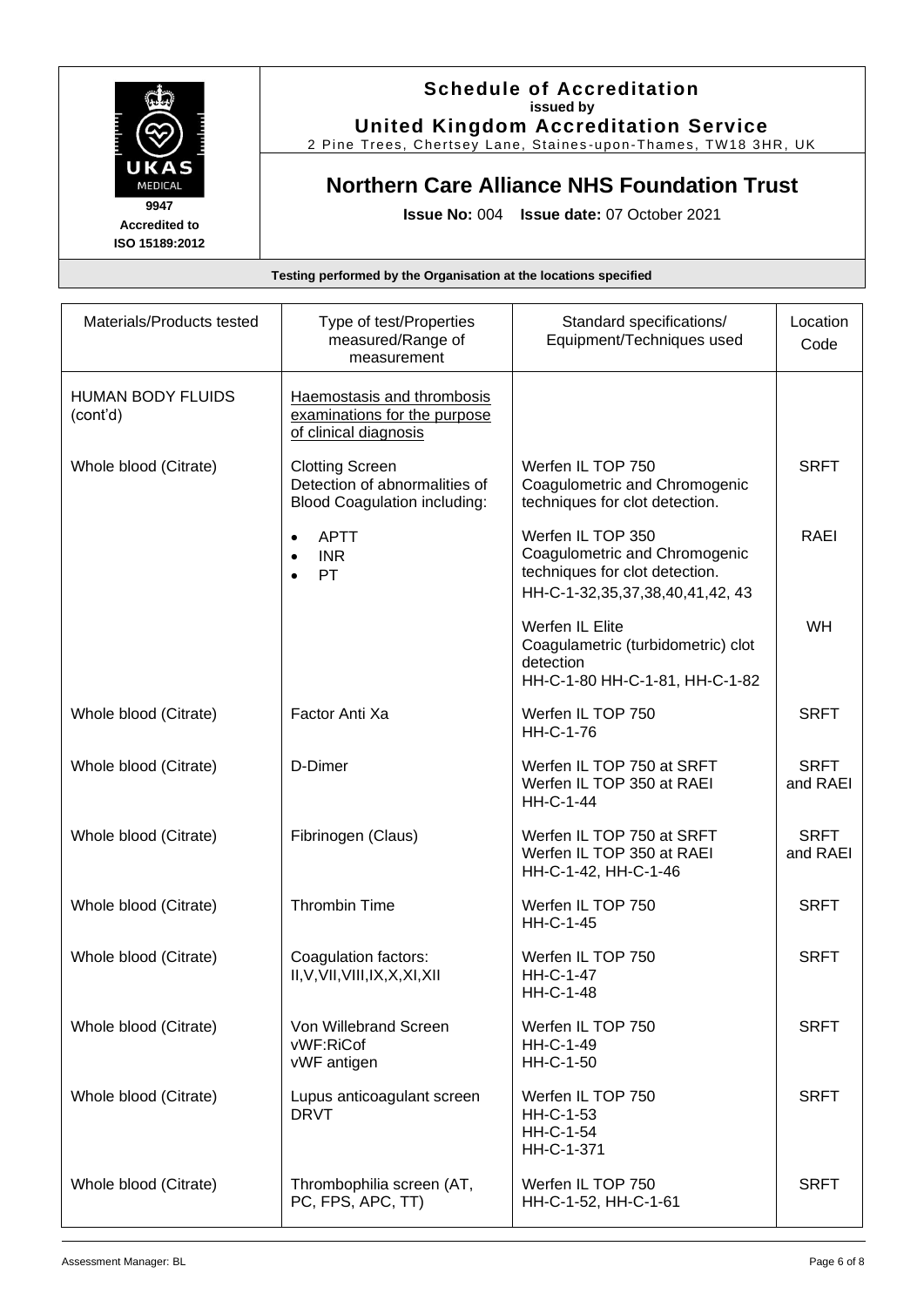

**United Kingdom Accreditation Service** 2 Pine Trees, Chertsey Lane, Staines -upon -Thames, TW18 3HR, UK

# **Northern Care Alliance NHS Foundation Trust**

**Issue No:** 004 **Issue date:** 07 October 2021

| Materials/Products tested            | Type of test/Properties<br>measured/Range of<br>measurement                                                                                                                                                                                                                                                                                                   | Standard specifications/<br>Equipment/Techniques used                                                                                                                                                                                                                                 | Location<br>Code                                          |
|--------------------------------------|---------------------------------------------------------------------------------------------------------------------------------------------------------------------------------------------------------------------------------------------------------------------------------------------------------------------------------------------------------------|---------------------------------------------------------------------------------------------------------------------------------------------------------------------------------------------------------------------------------------------------------------------------------------|-----------------------------------------------------------|
| <b>HUMAN BODY FLUIDS</b><br>(cont'd) | <b>Blood Transfusion</b><br>examinations to assist in<br>clinical investigations                                                                                                                                                                                                                                                                              | Procedures documented in<br>manufacturer's equipment manuals<br>in conjunction with documented in-<br>house procedures by the following<br>methods:                                                                                                                                   |                                                           |
| Blood (EDTA)                         | <b>Blood Grouping by detection</b><br>and identification of antigens:<br><b>ABO</b><br>$\bullet$<br>Rh-C,D,E,c,e Cw<br>$\bullet$<br>Kell-K,k,Kpa<br>$\bullet$<br>Duffy-Fya.Fyb<br>$\bullet$<br><b>MNSs</b><br>$\bullet$<br>P, P1<br>$\bullet$                                                                                                                 | <b>Automated Method:</b><br>Ortho Clinical Diagnostic (OCD)<br>Innova Analyser<br><b>OCD Vision Analyser</b><br>Ortho BioVue System using column<br>agglutination.<br>HH-T-2-70<br>Manual Method:<br>Ortho Clinical Diagnostics Ortho<br>Biovue cassettes and gel cards.<br>HH-T-2-03 | <b>WH</b><br>SRFT,<br>RAEI<br>SRFT,<br>RAEI,<br><b>WH</b> |
| Blood (EDTA)                         | Phenotyping by detection and<br>identification of: antibodies:<br>Rh-C,D,E,c,e, Cw<br>$\bullet$<br>Kell-K, K, Kpa<br>$\bullet$<br>Duffy - Fya, Fyb<br>$\bullet$<br>MNSs-M, N, S, s<br>$\bullet$<br>Kidd - JKa, Jkb<br>$\bullet$<br>$P-P1$<br>$\bullet$<br>Anti-Chido/Rogers<br>$\bullet$<br>Kidd-Jka, Jkb<br>$\bullet$<br>Lewis-Lea, Leb<br>Lutheran-Lua, Lub | Automated Method:<br><b>OCD Innova Analyser</b><br><b>OCD Vision Analyser</b><br>Ortho BioVue System using column<br>agglutination.<br>HH-T-2-07<br>Manual Method:<br>Red Cell Phenotype using Ortho<br>Biovue cassettes, Lorne<br>Laboratories typing reagents.<br>HH-T-1-46         | <b>WH</b><br>SRFT,<br>RAEI<br>SRFT,<br>RAEI,<br>WH        |